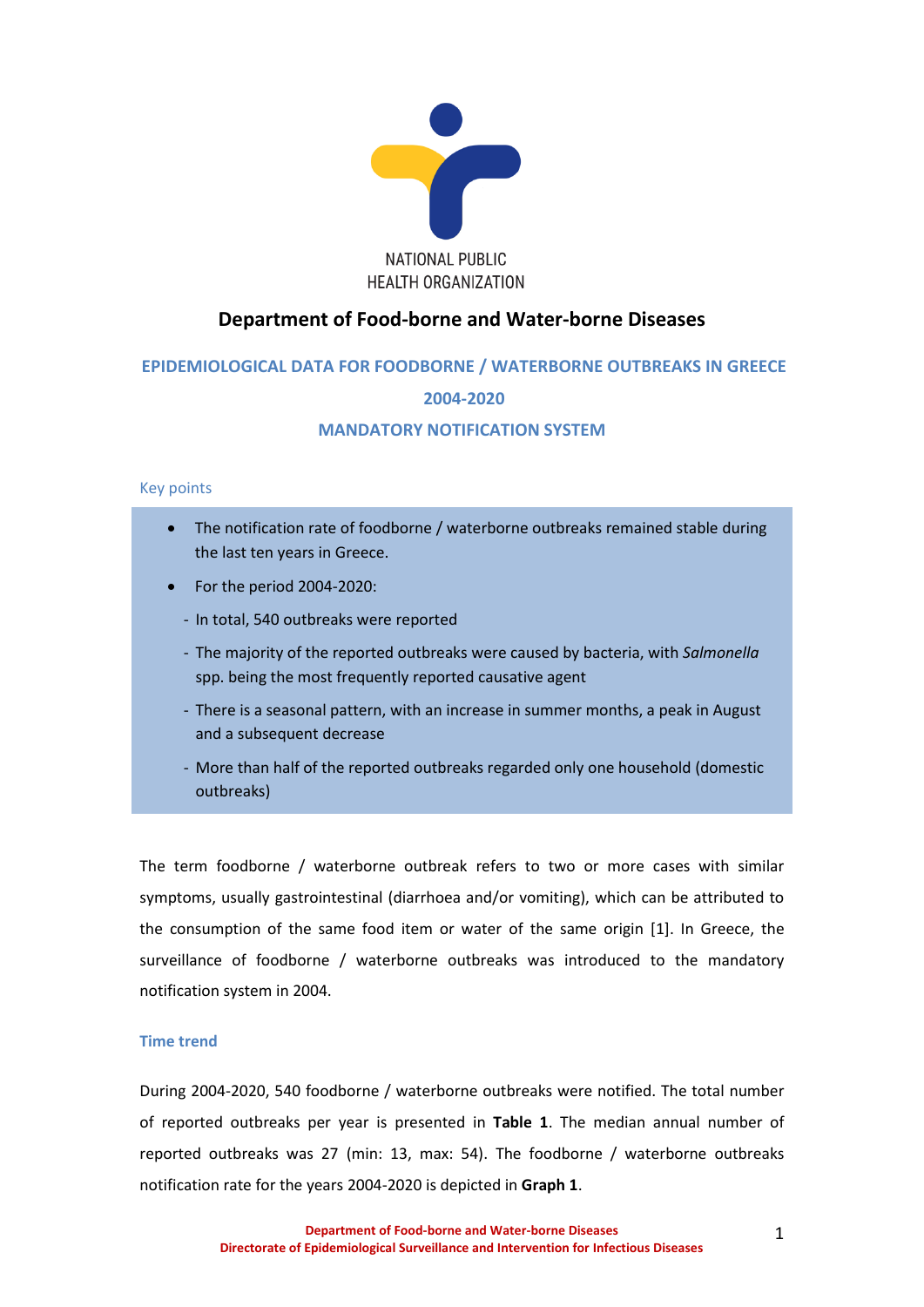### **Seasonality**

The number of reported outbreaks, for the period 2004-2020, increased during summer reaching a peak in August, and decreased in the following months. The mean monthly notification rate of outbreaks per 1,000,000 population is depicted in **Graph 2**.

### **Geographical distribution**

The highest mean annual notification rate for the period 2004-2020 was recorded for the region of Ionian Islands (5.1 outbreaks/1,000,000 population) and the lowest for Western Greece and Eastern Macedonia and Thrace (2.1 outbreaks/1,000,000 population). The mean annual notification rate of reported outbreaks by region for the period 2004-2020 is depicted in **Figure 1**.

#### **Causative agents**

The causative agent was known for 416 (77%) of the outbreaks. Most of the reported outbreaks (n=389, 93.5%) were caused by bacteria, and *Salmonella* spp. was the most frequently identified pathogen. *Salmonella* Enteritidis was responsible for 91 (26%) of the 349 (84%) reported salmonellosis outbreaks. Hepatitis A virus, norovirus and rotavirus were the most commonly identified viruses.

**Table 2** presents the distribution of the reported outbreaks by year and causative agent for the years 2004-2020.

#### **Type and size of the outbreaks**

During 2004-2020, the median number of cases per outbreak was 4 (min: 2, max: 986). The median number of cases for the 469 (87%) of them that referred to closed populations was 3 (min: 2, max: 213). Out of these 469 outbreaks, 287 (61%) were domestic (affecting only members of the same household). Seventy-one (13%) outbreaks, in open populations, were reported. In these outbreaks, the median number of cases was 20 (min: 2, max: 1640).

#### **Outbreak investigation**

*Descriptive epidemiology:* Descriptive data (number of cases, symptoms, date of disease onset, etc.) were collected for all reported outbreaks through telephone communications with physicians and/or patients.

*Analytical epidemiology:* An analytical epidemiological study was conducted in 39 (7%) outbreaks [2-13]. In specific, in 22 (56%) outbreaks a cohort study and in 15 (38%) a case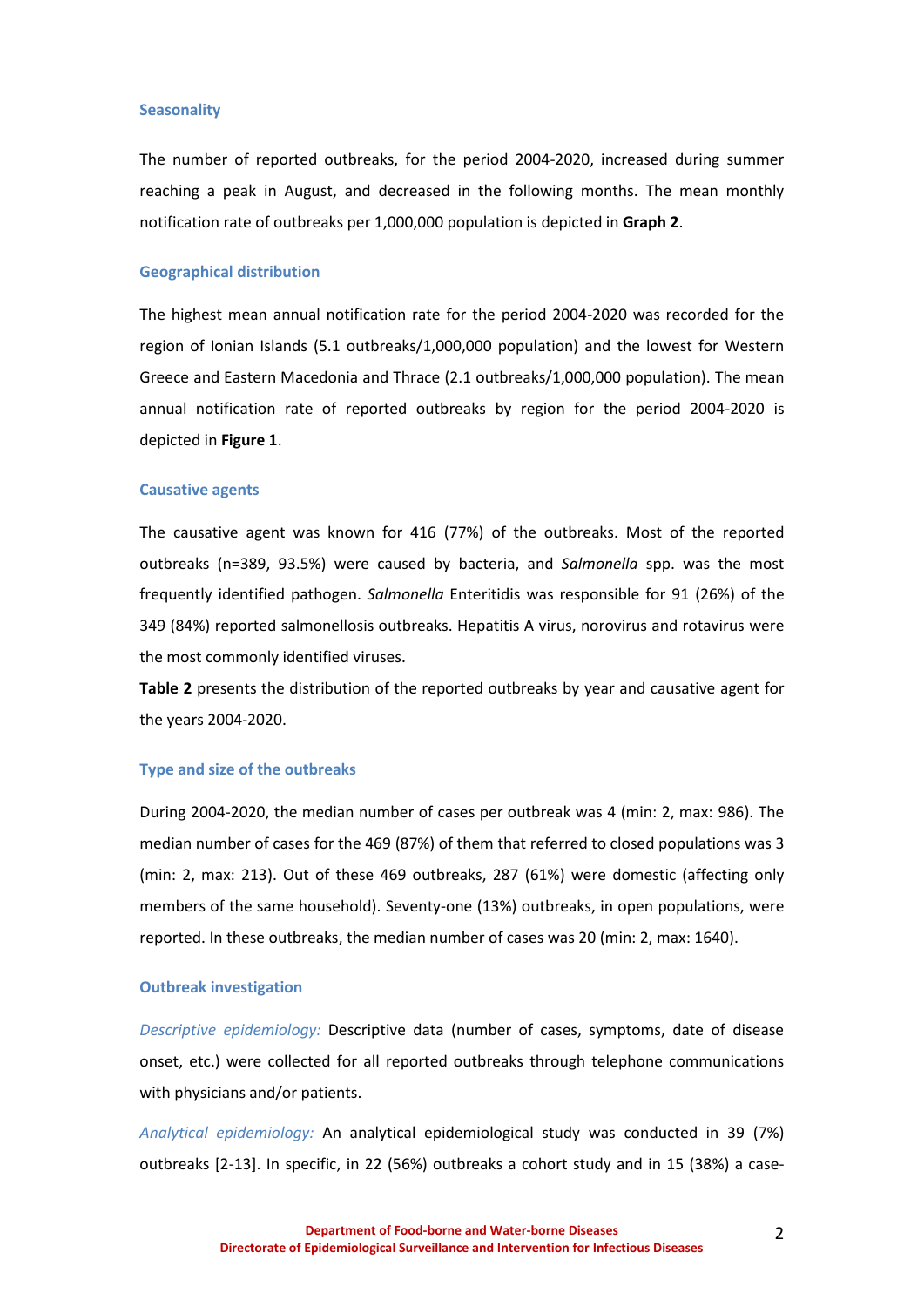control study was conducted, while in one (3%) outbreak both study designs were performed. Finally, in one (3%) study a case-control and a case-crossover study were conducted. **Table 3** summarises the characteristics of the outbreaks for which the analytical study resulted at a possible vehicle of transmission.

*Laboratory investigation:* Laboratory investigation of clinical samples (stool/blood culture or other test) was conducted in 464 (87%) of the reported outbreaks.

*Environmental investigation:* The competent bodies conducted an environmental investigation by visiting the place of preparation or consumption of the suspected foodstuff/meal in 50 (75%) open and 138 (32%) closed outbreaks. The Regional Public Health Directorates investigated 143 (75%) outbreaks, the National Food Agency nine (5%), whereas teams from both bodies participated in the environmental investigation of 16 (8%) outbreaks.

### **Results of outbreak investigation**

Ten (1.9%) outbreaks were travel-related. In 492 (93%) of the remaining outbreaks the results of the epidemiological investigation indicated foodborne transmission, while 38 (7.0%) were attributed to water consumption.

Household was the place of consumption of the suspected foodstuff in 202 (47%) outbreaks, a restaurant/fast food in 115 (27%), and a hotel in 34 (8%).

Eggs (88 outbreaks), poultry (89 outbreaks) and dairy products (36 outbreaks) were the most frequently incriminated foodstuffs. In most cases, information derived from descriptive epidemiological data without laboratory confirmation.

## **Conclusion**

A significant number of food-borne/water-borne outbreaks are reported and investigated every year in Greece. The fact that *Salmonella* spp. is the prevailing causative agent is consistent with data from other European countries (926 of 5,175 (17.9%) foodborne outbreaks were caused by *Salmonella* spp. in EU in 2018) [14]. This finding could also explain the similar seasonal distribution of the number of outbreaks and of salmonellosis sporadic cases. Epidemiological, laboratory and environmental investigation provide valuable information regarding the most common vehicles of transmission, causative agents and contributing factors for the occurrence of foodborne/waterborne outbreaks in our country.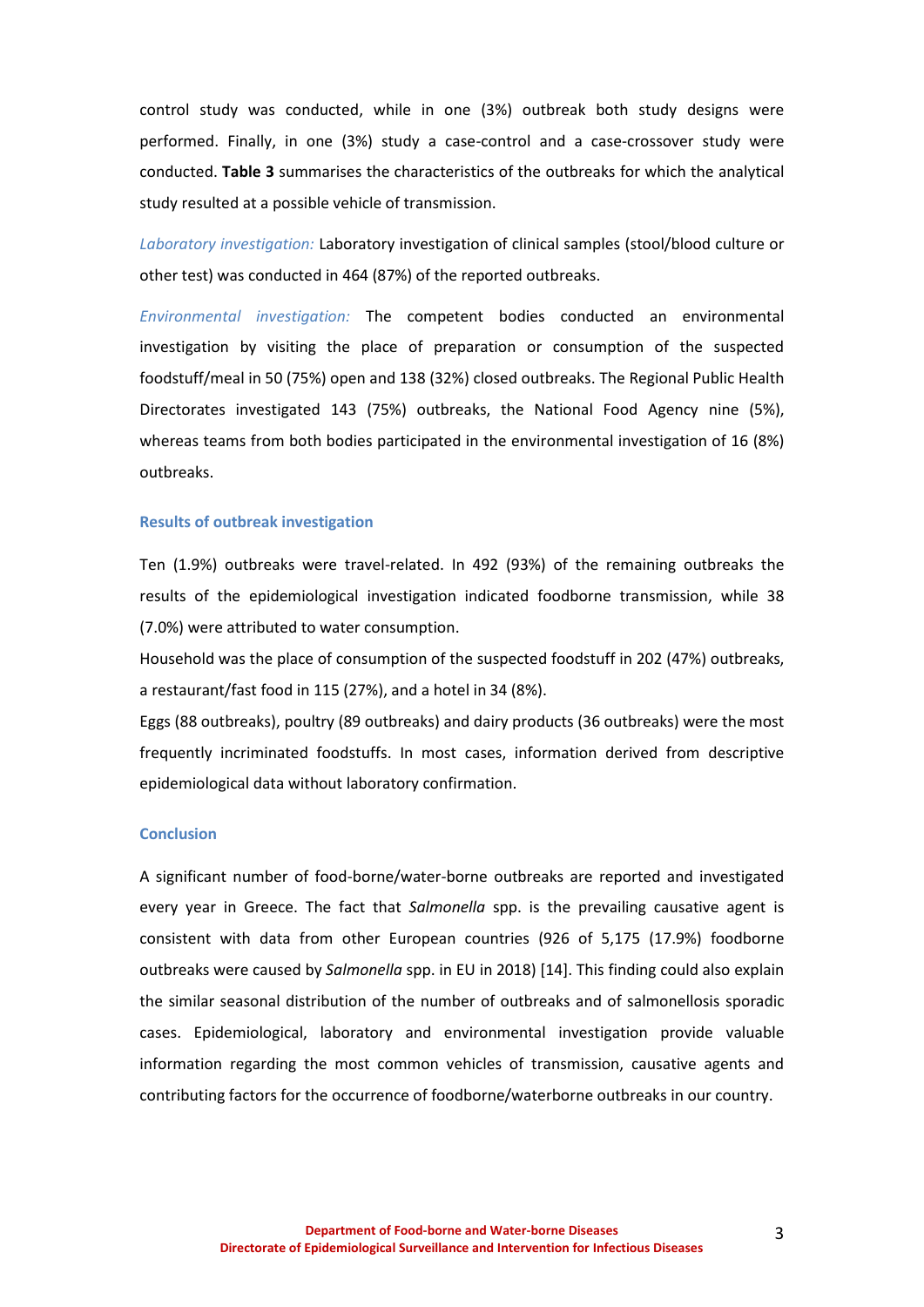## **References**

- 1. World Health Organization (WHO). Foodborne disease outbreaks: Guidelines for investigation and control. 2008. Available online: [http://whqlibdoc.who.int/publications/2008/9789241547222\\_eng.pdf](http://whqlibdoc.who.int/publications/2008/9789241547222_eng.pdf)
- 2. Karagiannis I, Mellou K, Gkolfinopoulou K, Dougas G, Theocharopoulos G, Vourvidis D, Ellinas D, Sotolidou M, Papadimitriou T, Vorou R. Outbreak investigation of brucellosis in Thassos, Greece, 2008. Euro Surveill. 2012;17(11). Available online: <http://www.eurosurveillance.org/ViewArticle.aspx?ArticleId=20116>
- 3. [Vantarakis A,](http://www.ncbi.nlm.nih.gov/pubmed?term=Vantarakis%20A%5BAuthor%5D&cauthor=true&cauthor_uid=21909318) [Mellou K,](http://www.ncbi.nlm.nih.gov/pubmed?term=Mellou%20K%5BAuthor%5D&cauthor=true&cauthor_uid=21909318) [Spala G,](http://www.ncbi.nlm.nih.gov/pubmed?term=Spala%20G%5BAuthor%5D&cauthor=true&cauthor_uid=21909318) [Kokkinos P,](http://www.ncbi.nlm.nih.gov/pubmed?term=Kokkinos%20P%5BAuthor%5D&cauthor=true&cauthor_uid=21909318) [Alamanos Y.](http://www.ncbi.nlm.nih.gov/pubmed?term=Alamanos%20Y%5BAuthor%5D&cauthor=true&cauthor_uid=21909318) A gastroenteritis outbreak caused by noroviruses in Greece. [Int J Environ Res Public Health.](http://www.ncbi.nlm.nih.gov/pubmed/21909318) 2012;8(8):3468-3478. Available online: [http://www.ncbi.nlm.nih.gov/pmc/articles/PMC3166754/pdf/ijerph-](http://www.ncbi.nlm.nih.gov/pmc/articles/PMC3166754/pdf/ijerph-08-03468.pdf)[08-03468.pdf](http://www.ncbi.nlm.nih.gov/pmc/articles/PMC3166754/pdf/ijerph-08-03468.pdf)
- 4. Sideroglou T, Detsis M, Karagiannis I et al. Gastroenteritis outbreak during a school excursion in Northern Greece, March 2010. Archives of Hellenic Medicine. 2012;28(5):638-643
- 5. Karagiannis I, Detsis M, Gkolfinopoulou K, et al. An outbreak of gastroenteritis linked to seafood consumption in a remote Northern Aegean island, February-March 2010. Rural and Remote Health. 2010; 10:1507. Available online: [http://www.rrh.org.au/publishedarticles/article\\_print\\_1507.pdf](http://www.rrh.org.au/publishedarticles/article_print_1507.pdf)
- 6. Karagiannis I, Sideroglou T, Gkolfinopoulou K, et al. A waterborne *Campylobacter* jejuni outbreak on a Greek island[. Epidemiol Infect.](http://journals.cambridge.org/action/displayJournal?jid=HYG) 2010; 138:1726-1734
- 7. Vorou R, Dougas G, Gkolfinopoulou K, Mellou K. Gastroenteritis Outbreaks in Greece. The Open Infectious Diseases Journal. 2009; 3:99-105
- 8. Parasidis T, Vorou E, Mellou K, et al. Outbreak of Gastroenteritis Occurred in North-Eastern Greece Associated with Several Waterborne Strains of *Noroviruses*. Int J Infect Dis. 2008; 12:104-105
- 9. Vorou R, Gkolfinopoulou K, Dougas G, et al. Local Brucellosis Outbreak οn Thassos, Greece: A Preliminary Report. Euro Surveill. 2008;13:(25). Available online: <http://www.eurosurveillance.org/ViewArticle.aspx?ArticleId=18910>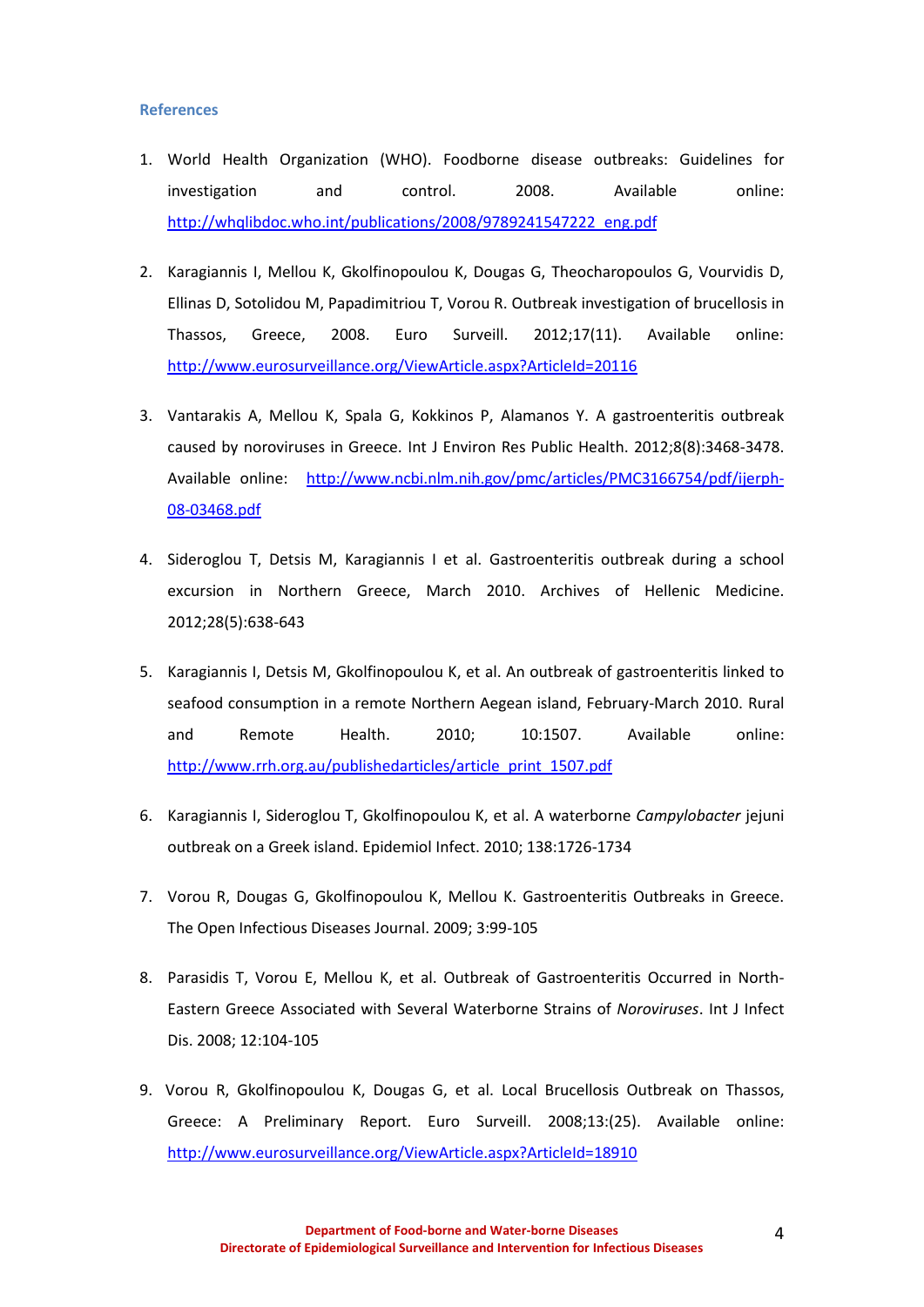- 10. Mellou K, Katsioulis A, Potamiti-Komi M, et al. A large waterborne gastroenteritis outbreak in central Greece, March 2012: challenges for the investigation and management. Epidemiol Infect. 2014;142(1):40-50
- 11. Mellou K, Sideroglou T, Potamiti-Komi M, et al. [Epidemiological investigation of two](http://www.ncbi.nlm.nih.gov/pubmed/23510408)  [parallel gastroenteritis outbreaks in school settings.](http://www.ncbi.nlm.nih.gov/pubmed/23510408) BMC Public Health. 2013;13:241
- 12. Mellou K, Kyritsi M, Chrysostomou A, et al. Clostridium perfringens Foodborne Outbreak during an Athletic Event in Northern Greece, June 2019. Int. J. Environ. Res. Public Health 2019, 16, 3967
- 13. Mellou K, Sideroglou T, Kefaloudi C, et al. Waterborne outbreak in a rural area in Greece during the COVID-19 pandemic: contribution of community pharmacies. Rural Remote Health. 2021 Jul;21(3):6630.
- 14. EFSA and ECDC (European Food Safety Authority and European Centre for Disease Prevention and Control), 2021. The European Union One Health 2019 Zoonoses Report. EFSA Journal 2021;19(2):6406, 286 pp[. https://doi.org/10.2903/j.efsa.2021.6406](https://doi.org/10.2903/j.efsa.2021.6406)

| Year | <b>Foodborne outbreaks</b> | <b>Waterborne outbreaks</b> | <b>Total</b> |
|------|----------------------------|-----------------------------|--------------|
| 2004 | 48                         | 5                           | 53           |
| 2005 | 41                         | $\overline{2}$              | 43           |
| 2006 | 50                         | $\overline{2}$              | 52           |
| 2007 | 49                         | 0                           | 49           |
| 2008 | 40                         | 0                           | 40           |
| 2009 | 21                         | $\overline{2}$              | 23           |
| 2010 | 26                         | $\mathbf 1$                 | 27           |
| 2011 | 18                         | $\mathbf{1}$                | 19           |
| 2012 | 29                         | $\overline{\mathbf{4}}$     | 33           |
| 2013 | 18                         | 5                           | 23           |
| 2014 | 17                         | $\overline{2}$              | 19           |
| 2015 | 10                         | 3                           | 13           |

**Table 1**. Distribution of the reported outbreaks by year, Greece, Mandatory Notification System, 2004-2020\*.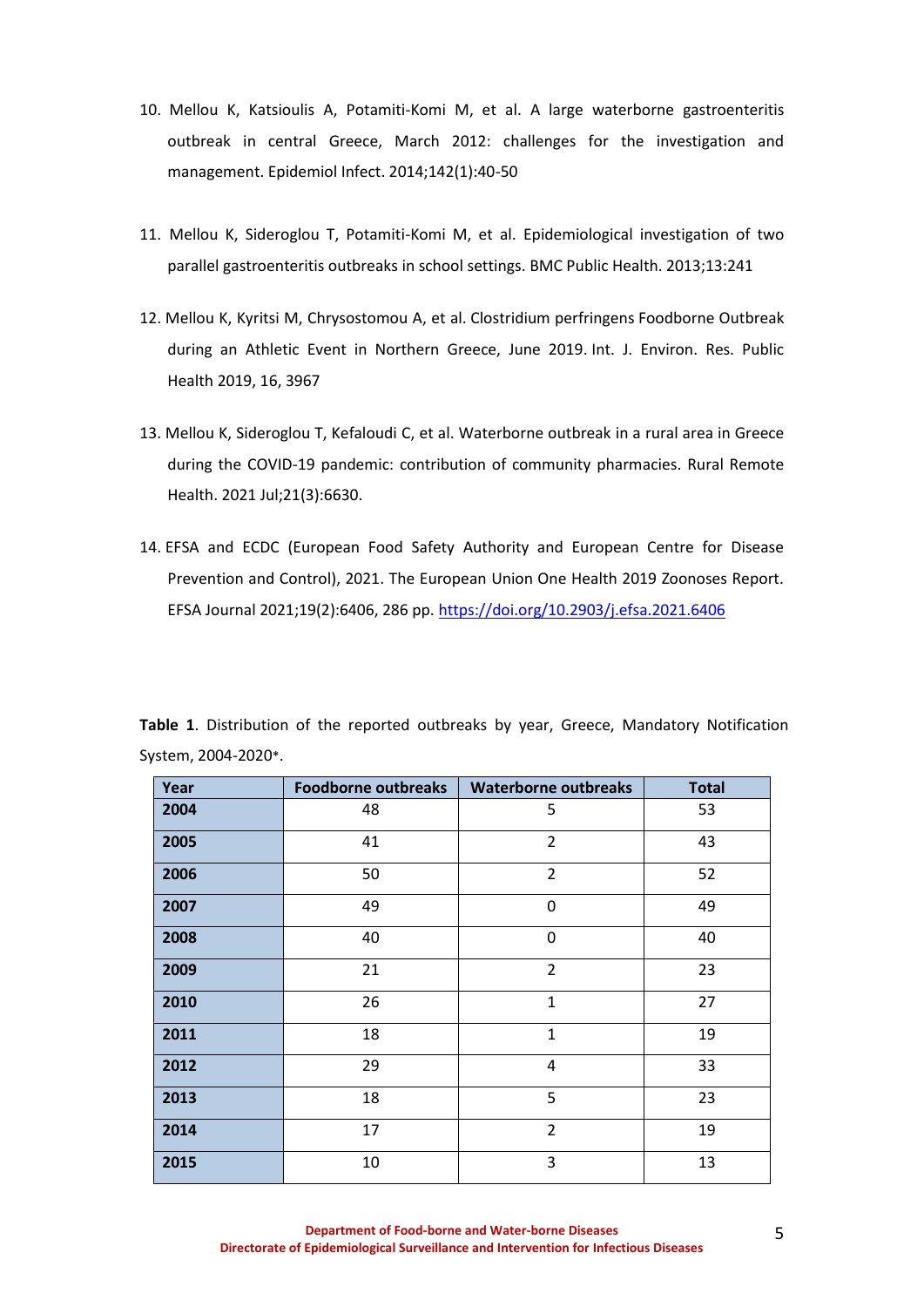| 2016 | 32 | 35 |
|------|----|----|
| 2017 | 21 | 22 |
| 2018 | 37 | 38 |
| 2019 | 17 | 22 |
| 2020 | 19 | 20 |

\*Ten travel related outbreaks were excluded



**Graph 1**. Mean annual notification rate of outbreaks (number of reported outbreaks per 1,000,000 population), Mandatory Notification System, Greece, 2004-2020.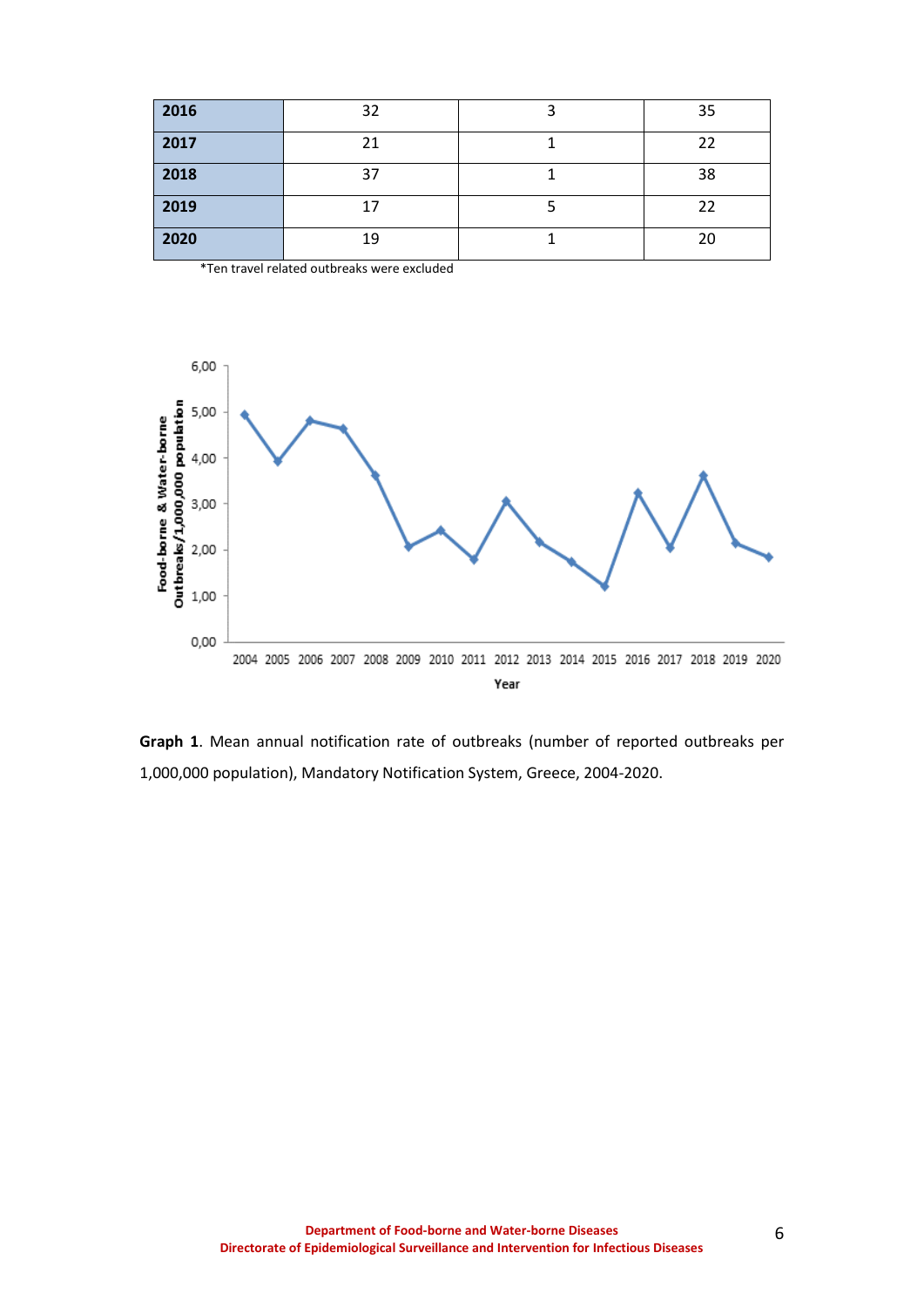

**Graph 2.** Mean notification rate of foodborne / waterborne outbreaks (number of outbreaks/1,000,000 population) by month, Mandatory Notification System, Greece, 2004- 2020.



**Figure 1.** Mean annual notification rate (outbreaks/1,000,000 population) of reported outbreaks by region, Mandatory Notification System, Greece, 2004-2020.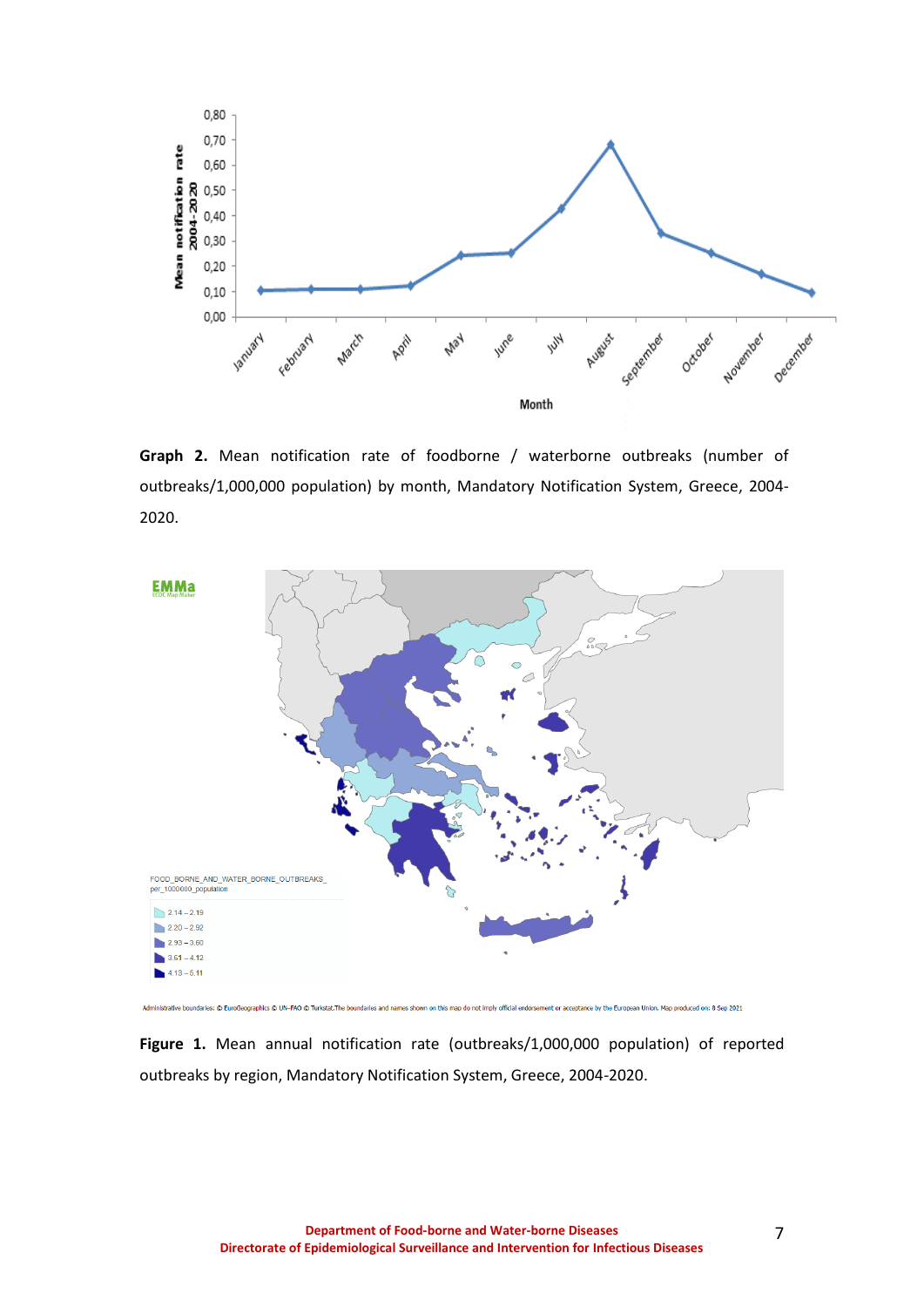|      | <b>Salmonella</b><br>spp. | <b>Other</b><br>bacteria | <b>Viruses</b>          | <b>Parasites</b> | <b>Unknown</b>          | <b>Total</b> |
|------|---------------------------|--------------------------|-------------------------|------------------|-------------------------|--------------|
| 2004 | 36                        | $\mathbf 1$              | $\pmb{0}$               | $\pmb{0}$        | 17                      | 54           |
| 2005 | 33                        | 0                        | $\overline{2}$          | $\pmb{0}$        | 8                       | 43           |
| 2006 | 40                        | $\mathbf 1$              | $\mathbf 1$             | $\pmb{0}$        | $11\,$                  | 53           |
| 2007 | 29                        | $\pmb{4}$                | 6                       | $\pmb{0}$        | 12                      | 51           |
| 2008 | 34                        | $\mathbf 1$              | $\pmb{0}$               | $\pmb{0}$        | 5                       | 40           |
| 2009 | 18                        | $\overline{\mathbf{4}}$  | $\mathsf 0$             | 0                | $\mathbf{1}$            | 23           |
| 2010 | 12                        | $\overline{\mathbf{4}}$  | $\mathbf 1$             | $\mathbf 1$      | 9                       | 27           |
| 2011 | 16                        | $\mathbf 1$              | $\mathbf 1$             | 0                | $\overline{2}$          | 20           |
| 2012 | 20                        | 5                        | 5                       | 0                | $\overline{\mathbf{4}}$ | 34           |
| 2013 | $10\,$                    | 3                        | $\mathbf{1}$            | 0                | $10\,$                  | 24           |
| 2014 | 6                         | $\overline{2}$           | $\pmb{0}$               | 0                | $11\,$                  | 19           |
| 2015 | $\overline{4}$            | $\overline{2}$           | $\overline{\mathbf{4}}$ | 0                | 3                       | 13           |
| 2016 | 22                        | $\mathbf{1}$             | $\mathbf 1$             | $\pmb{0}$        | 11                      | 35           |
| 2017 | 16                        | $\overline{2}$           | $\mathsf 0$             | $\pmb{0}$        | $\overline{4}$          | 22           |
| 2018 | 29                        | $\overline{2}$           | $\overline{2}$          | $\pmb{0}$        | 6                       | 39           |
| 2019 | 13                        | $\overline{2}$           | $\overline{2}$          | 0                | 6                       | 23           |
| 2020 | 13                        | 3                        | $\pmb{0}$               | 0                | $\overline{\mathbf{4}}$ | 20           |

**Table 2**. Distribution of the reported outbreaks by year and causative agent, Greece, Mandatory Notification System, 2004-2020.

**Table 3**. Main characteristics of foodborne / waterborne outbreaks for which an analytical epidemiological study was conducted, Greece, 2004-2020.

| Pathogen $-$<br>Year*     | <b>Number</b><br>of cases <sup>†</sup> | <b>Number of</b><br>lab-confirmed<br>cases | <b>Region</b>  | Type of study  | <b>Implicated</b><br>foodstuff |
|---------------------------|----------------------------------------|--------------------------------------------|----------------|----------------|--------------------------------|
| Salmonella spp. -<br>2004 | 17                                     | 4                                          | Attica         | Cohort         | Cheese pie                     |
| Unknown - 2004            | 73                                     | 0                                          | Crete          | Cohort         | Veal                           |
| S. Typhimurium -<br>2004  | 37                                     | 35                                         | Crete          | Case - Control | Water                          |
| Unknown - 2005            | 39                                     | 0                                          | Thessaly       | Cohort         | Egg                            |
| Salmonella spp. -<br>2005 | 38                                     | 2                                          | Central Greece | Cohort         | Lamp                           |
| Salmonella spp. -         | 30                                     | 12                                         | Attica         | Cohort         | Desert                         |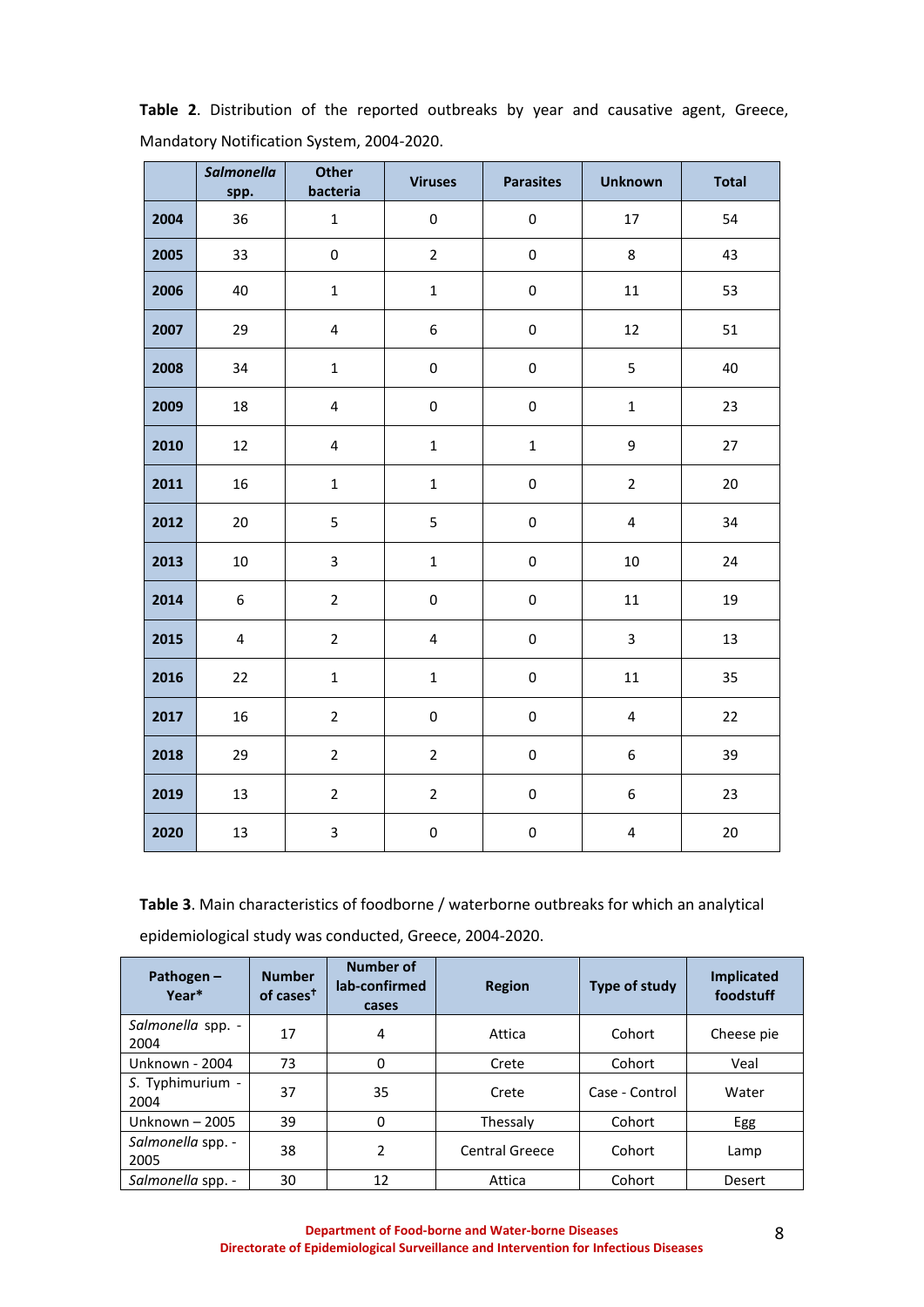| Pathogen-<br>Year*                                               | <b>Number</b><br>of cases <sup>t</sup> | <b>Number of</b><br>lab-confirmed<br>cases | <b>Region</b>                          | <b>Type of study</b>                           | <b>Implicated</b><br>foodstuff |
|------------------------------------------------------------------|----------------------------------------|--------------------------------------------|----------------------------------------|------------------------------------------------|--------------------------------|
| 2005                                                             |                                        |                                            |                                        |                                                |                                |
| S. Enteritidis -<br>2005                                         | 67                                     | 11                                         | Attica                                 | Cohort                                         | Egg                            |
| S. Enteritidis -<br>2005                                         | 133                                    | 70                                         | Crete                                  | Case - Control                                 | Cheese                         |
| S.arizonae - 2006                                                | 31                                     | 6                                          | Peloponnese                            | Cohort                                         | Side dish                      |
| <b>Brucella</b><br>melitensis - 2008                             | 131                                    | 104                                        | Eastern Macedonia<br>- Thrace          | Case - Control                                 | Raw cheese                     |
| Campylobacter<br>jejuni - 2009                                   | 54                                     | 54                                         | Crete                                  | $Case -$<br>Control<br>&<br>Case-<br>crossover | Water                          |
| <b>Unknown - 2010</b>                                            | 16                                     | 0                                          | Central Macedonia                      | Cohort                                         | Carbonara<br>sause             |
| Unknown - 2010                                                   | 62                                     | 0                                          | Northern Aegean                        | Cohort                                         | Seafood                        |
| Norovirus/<br>Adenovirus<br>2011                                 | 36                                     | $\overline{2}$                             | Attica                                 | Case-Control                                   | Salad                          |
| Norovirus/<br>Adenovirus-2012                                    | 80                                     | 4                                          | Central Macedonia                      | Cohort                                         | Tap water                      |
| Rotavirus-2012                                                   | 986                                    | 29                                         | Thessaly                               | Case-Control                                   | Tap water                      |
| Unknown-2012                                                     | 19                                     | 0                                          | Attica                                 | Cohort                                         | Pork                           |
| Unknown-2013                                                     | 8                                      | 0                                          | Attica                                 | Cohort                                         | Desert                         |
| Unknown-2013                                                     | 42                                     | 0                                          | Attica                                 | Cohort                                         | Pork                           |
| Unknown-2014                                                     | 13                                     | 0                                          | Ionian Islands                         | Cohort                                         | Spaghetti<br>bolognese         |
| Norovirus-2015                                                   | 256                                    | 7                                          | Central Macedonia                      | Case-Control                                   | Tap water                      |
| S. Enteritidis -<br>2016                                         | 23                                     | 6                                          | <b>Western Greece</b>                  | Case-Control                                   | Spaghetti                      |
| S. Enteritidis -<br>2016                                         | 83                                     | 22                                         | <b>Central Greece</b>                  | Case-Control                                   | Mac and<br>cheese              |
| Salmonella<br>Typhimurium 1,4<br>$[5]$ , 12:i: - - 2017          | 40                                     | 40                                         | Thessaly and<br>Central Macedonia      | Case-Control                                   | Pork                           |
| Salmonella<br>Typhimurium 1,4<br>$[5]$ , 12:i: - - 2017          | 42                                     | 42                                         | <b>Attica and Central</b><br>Macedonia | Case-Control                                   | Milk                           |
| S. Enteritidis -<br>2018                                         | 15                                     | 7                                          | Central Macedonia                      | Cohort                                         | Desert/Cake                    |
| Unknown-2018                                                     | 24                                     | 0                                          | Central Greece                         | Cohort                                         | Tap water                      |
| Mixed aetiology:<br>Norovirus,<br>Campylobacter<br>jejuni, EHEC, | 638                                    | 10                                         | Western<br>Macedonia                   | Case-Control<br>& Cohort                       | Tap water                      |